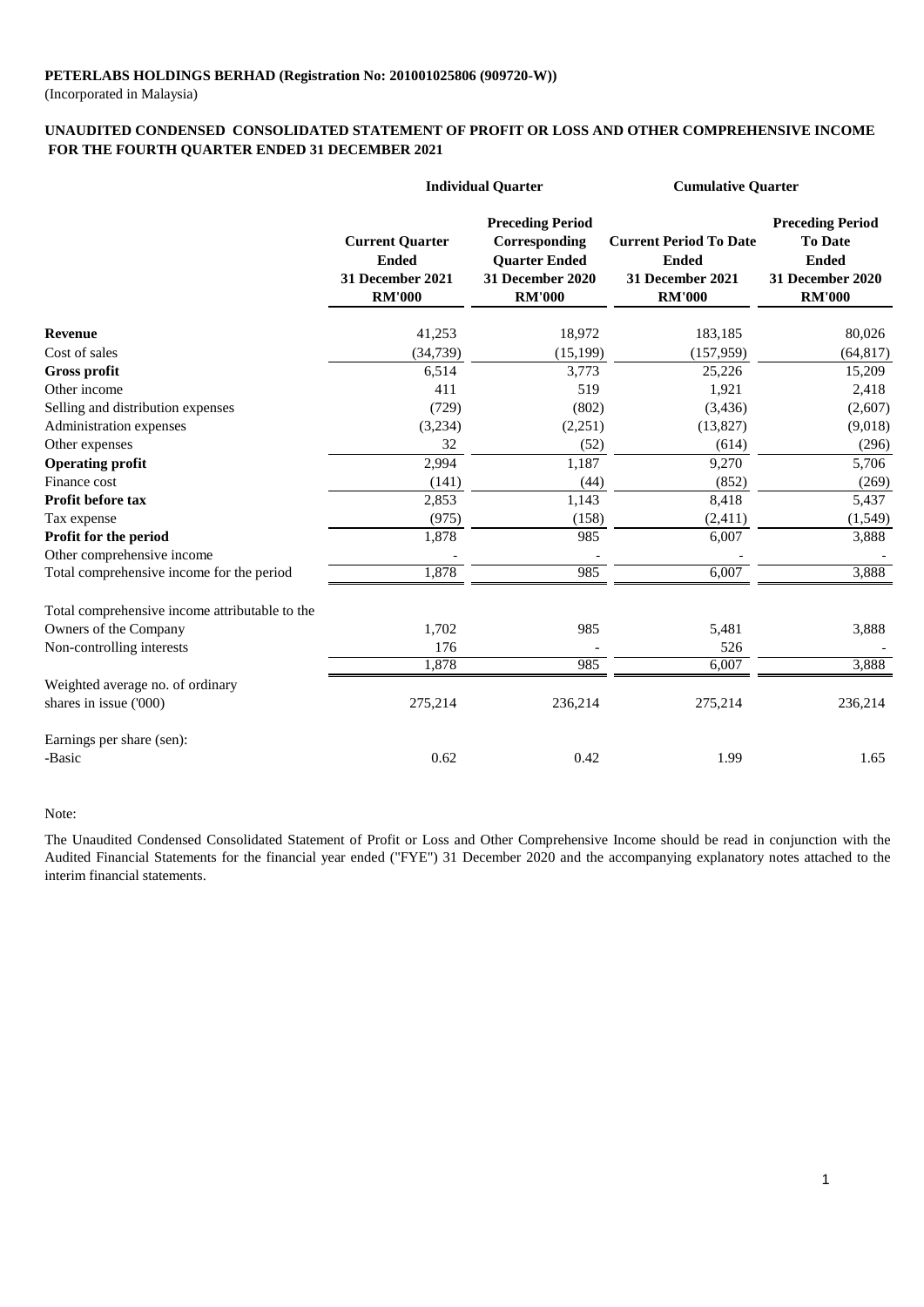(Incorporated in Malaysia)

#### **UNAUDITED CONDENSED CONSOLIDATED STATEMENT OF FINANCIAL POSITION AS AT 31 DECEMBER 2021**

|                                                                                   | <b>Unaudited</b><br>As at<br>31 December 2021<br><b>RM'000</b> | <b>Audited</b><br>As at<br>31 December 2020<br><b>RM'000</b> |
|-----------------------------------------------------------------------------------|----------------------------------------------------------------|--------------------------------------------------------------|
| <b>ASSETS</b>                                                                     |                                                                |                                                              |
| <b>Non-current assets</b>                                                         |                                                                |                                                              |
| Property, plant and equipment                                                     | 18,736                                                         | 15,345                                                       |
| Goodwill on consolidation                                                         | 9,957                                                          |                                                              |
|                                                                                   | 28,693                                                         | 15,345                                                       |
| <b>Current assets</b>                                                             |                                                                |                                                              |
| Inventories                                                                       | 22,023                                                         | 10,032                                                       |
| Trade receivables                                                                 | 42,011                                                         | 21,669                                                       |
| Other receivables                                                                 | 5,749                                                          | 2,033                                                        |
| Tax recoverable                                                                   | 30                                                             | 36                                                           |
| Cash and bank balances                                                            | 14,150                                                         | 24,313                                                       |
|                                                                                   | 83,963                                                         | 58,083                                                       |
| <b>TOTAL ASSETS</b>                                                               | 112,656                                                        | 73,428                                                       |
| <b>EQUITY AND LIABILITIES</b>                                                     |                                                                |                                                              |
| Equity attributable to owners of the Company                                      |                                                                |                                                              |
| Share capital                                                                     | 40,401                                                         | 31,821                                                       |
| Unappropriated profits                                                            | 32,018                                                         | 26,537                                                       |
| Non-controlling interests                                                         | 72,419<br>1,608                                                | 58,358                                                       |
| <b>Total equity</b>                                                               | 74,027                                                         | 58,358                                                       |
|                                                                                   |                                                                |                                                              |
| <b>Non-current liabilities</b>                                                    |                                                                |                                                              |
| Lease liabilities                                                                 | 2,946                                                          | 990                                                          |
| Borrowings                                                                        | 1,272                                                          |                                                              |
| Deferred tax liabilities                                                          | 1,049                                                          | 640                                                          |
|                                                                                   | 5,267                                                          | 1,630                                                        |
| <b>Current liabilities</b>                                                        |                                                                |                                                              |
| Trade payables                                                                    | 10,318                                                         | 3,423                                                        |
| Other payables                                                                    | 7,632                                                          | 5,751                                                        |
| Lease liabilities                                                                 | 942                                                            | 496                                                          |
| Borrowings                                                                        | 14,249                                                         | 3,769                                                        |
| Tax payable                                                                       | 221                                                            | 1                                                            |
|                                                                                   | 33,362                                                         | 13,440                                                       |
| <b>Total liabilities</b>                                                          | 38,629                                                         | 15,070                                                       |
| TOTAL EQUITY AND LIABILITIES                                                      | 112,656                                                        | 73,428                                                       |
|                                                                                   |                                                                |                                                              |
| Net assets per share attributable to ordinary equity holders of the Company (sen) | 26.31                                                          | 24.71                                                        |

#### Note:

The Unaudited Condensed Consolidated Statement of Financial Position should be read in conjunction with the Audited Financial Statements for the FYE 31 December 2020.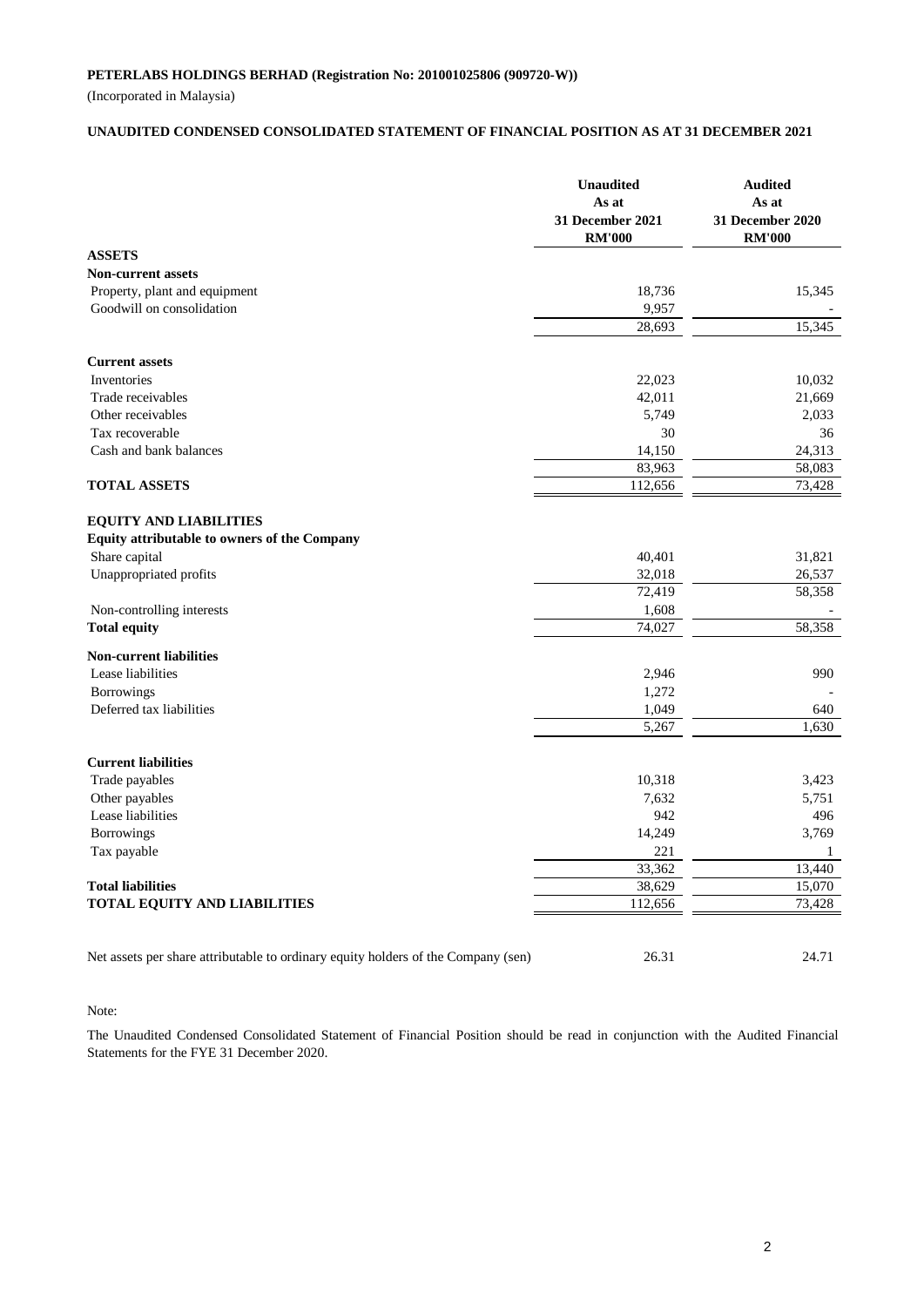#### (Incorporated in Malaysia) **PETERLABS HOLDINGS BERHAD (Registration No: 201001025806 (909720-W))**

#### **UNAUDITED CONDENSED CONSOLIDATED STATEMENT OF CHANGES IN EQUITY FOR THE FOURTH QUARTER ENDED 31 DECEMBER 2021**

|                                                                                                                | <b>Attributable to Equity Holders of the Company</b>          |                                                                           |                               |                                                     |                                                |
|----------------------------------------------------------------------------------------------------------------|---------------------------------------------------------------|---------------------------------------------------------------------------|-------------------------------|-----------------------------------------------------|------------------------------------------------|
|                                                                                                                | Non-Distributable<br><b>Share</b><br>Capital<br><b>RM'000</b> | <b>Distributable</b><br>Unappropriated<br><b>Profits</b><br><b>RM'000</b> | <b>Total</b><br><b>RM'000</b> | Non-controlling<br><b>Interest</b><br><b>RM'000</b> | <b>Total</b><br><b>Equity</b><br><b>RM'000</b> |
| At 1 January 2021                                                                                              | 31,821                                                        | 26,537                                                                    | 58,358                        |                                                     | 58,358                                         |
| Issuing of 39,000,000 shares @ RM0.22 per unit                                                                 | 8,580                                                         |                                                                           | 8,580                         |                                                     | 8,580                                          |
| Acquisition of subsidiary                                                                                      |                                                               | ٠                                                                         |                               | 1,082                                               | 1,082                                          |
| Total comprehensive income<br>for the financial period                                                         |                                                               | 5,481                                                                     | 5,481                         | 526                                                 | 6,007                                          |
| At 31 December 2021 (Unaudited)                                                                                | 40,401                                                        | 32,018                                                                    | 72,419                        | 1.608                                               | 74,027                                         |
| At 1 January 2020                                                                                              | 27,459                                                        | 25,011                                                                    | 52,470                        |                                                     | 52,470                                         |
| Total comprehensive income<br>for the financial period                                                         |                                                               | 3,888                                                                     | 3,888                         |                                                     | 3,888                                          |
| Proceeds from private placement (Net)                                                                          | 4,362                                                         |                                                                           | 4,362                         |                                                     | 4,362                                          |
| Dividend of RM 0.01 per share in respect of financial<br>year ended 31 December 2020 payable on 9 October 2020 |                                                               | (2,362)                                                                   | (2,362)                       |                                                     | (2,362)                                        |
| At 31 December 2020 (Audited)                                                                                  | 31,821                                                        | 26,537                                                                    | 58,358                        | ٠                                                   | 58,358                                         |

Note:

The Unaudited Condensed Consolidated Statement of Changes In Equity should be read in conjunction with the Audited Financial Statements for the FYE 31 December 2020.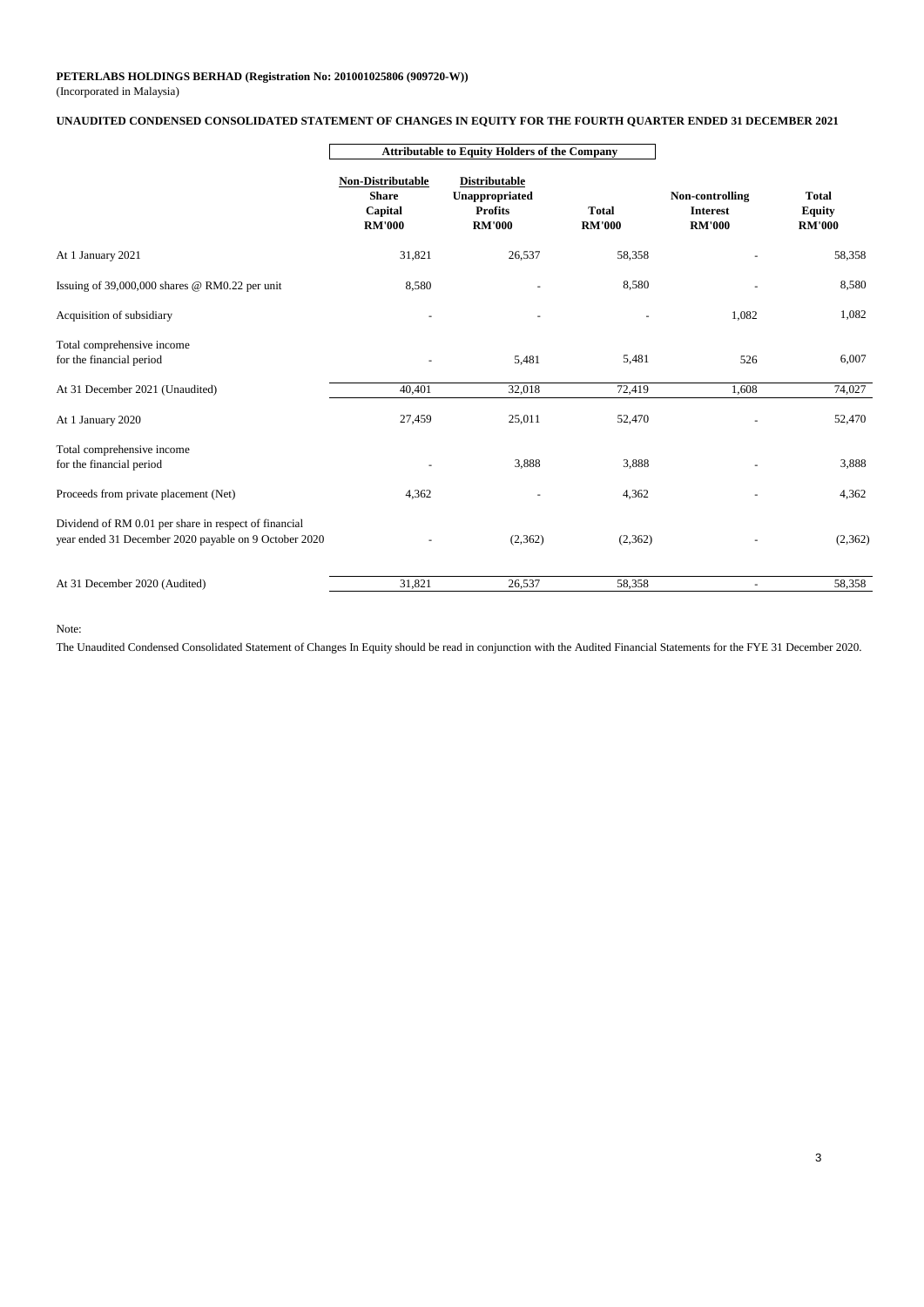### **UNAUDITED CONDENSED CONSOLIDATED STATEMENT OF CASH FLOWS FOR THE FOURTH QUARTER ENDED 31 DECEMBER 2021**

|                                                          | <b>Current Period</b><br><b>To Date Ended</b><br>31 December 2021<br>(Unaudited)<br><b>RM'000</b> | <b>Preceding Year</b><br>Corresponding<br><b>Period Ended</b><br>31 December 2020<br>(Audited)<br><b>RM'000</b> |
|----------------------------------------------------------|---------------------------------------------------------------------------------------------------|-----------------------------------------------------------------------------------------------------------------|
| <b>OPERATING ACTIVITIES</b>                              |                                                                                                   |                                                                                                                 |
| Profit before tax                                        | 8,418                                                                                             | 5,437                                                                                                           |
| Adjustments for:-                                        |                                                                                                   |                                                                                                                 |
| - Non cash items                                         | 2,679                                                                                             | 1,366                                                                                                           |
| - Non-operating items                                    | 508                                                                                               | (91)                                                                                                            |
| Operating profit before working capital changes          | 11,605                                                                                            | 6,712                                                                                                           |
| Changes in working capital                               |                                                                                                   |                                                                                                                 |
| Inventories                                              | (907)                                                                                             | 5,007                                                                                                           |
| Receivables                                              | (4,963)                                                                                           | 3,058                                                                                                           |
| Payables                                                 | 2,660                                                                                             | (1,896)                                                                                                         |
| <b>Bill</b> payables                                     | (11,713)                                                                                          | (1,788)                                                                                                         |
| <b>Cash generated from operations</b>                    | (3,318)                                                                                           | 11,093                                                                                                          |
| Tax expense paid                                         | (2,006)                                                                                           | (1,589)                                                                                                         |
| Tax refunded                                             | 32                                                                                                |                                                                                                                 |
| Interest received                                        | 343                                                                                               | 359                                                                                                             |
| Interest paid                                            | (111)                                                                                             | (79)                                                                                                            |
| Net cash (used in)/from operating activities             | (5,060)                                                                                           | 9,784                                                                                                           |
| <b>INVESTING ACTIVITIES</b>                              |                                                                                                   |                                                                                                                 |
| Purchase of property, plant and equipment                | (561)                                                                                             | (310)                                                                                                           |
| Acquisition of equity interest in a subsidiary co        | (1, 335)                                                                                          |                                                                                                                 |
| Proceed from disposal of property, plant and equipment   | 145                                                                                               | 214                                                                                                             |
| Net cash used in investing activities                    | (1,751)                                                                                           | (96)                                                                                                            |
| <b>FINANCING ACTIVITIES</b>                              |                                                                                                   |                                                                                                                 |
| Dividend paid                                            |                                                                                                   | (2,362)                                                                                                         |
| Proceeds from private placement (Net)                    |                                                                                                   | 4,362                                                                                                           |
| Repayment of revolving credit                            | (2,000)                                                                                           | (700)                                                                                                           |
| Interest paid                                            | (851)                                                                                             | (190)                                                                                                           |
| Repayment of term loans                                  | (256)                                                                                             | (550)                                                                                                           |
| Repayment of lease liabilities                           | (331)                                                                                             | (687)                                                                                                           |
| Net cash used in financing activities                    | (3, 438)                                                                                          | (127)                                                                                                           |
| Net changes in cash and cash equivalents                 | (10,249)                                                                                          | 9,561                                                                                                           |
| <b>Effect of exchange rate changes</b>                   | 86                                                                                                | (23)                                                                                                            |
| Cash and cash equivalents at the beginning of the period | 24,313                                                                                            | 14,775                                                                                                          |
| Cash and cash equivalents at the end of the period       | 14,150                                                                                            | 24,313                                                                                                          |

# Note:

The Unaudited Condensed Consolidated Statement of Cash Flows should be read in conjunction with the Audited Financial Statements for the FYE 31 December 2020.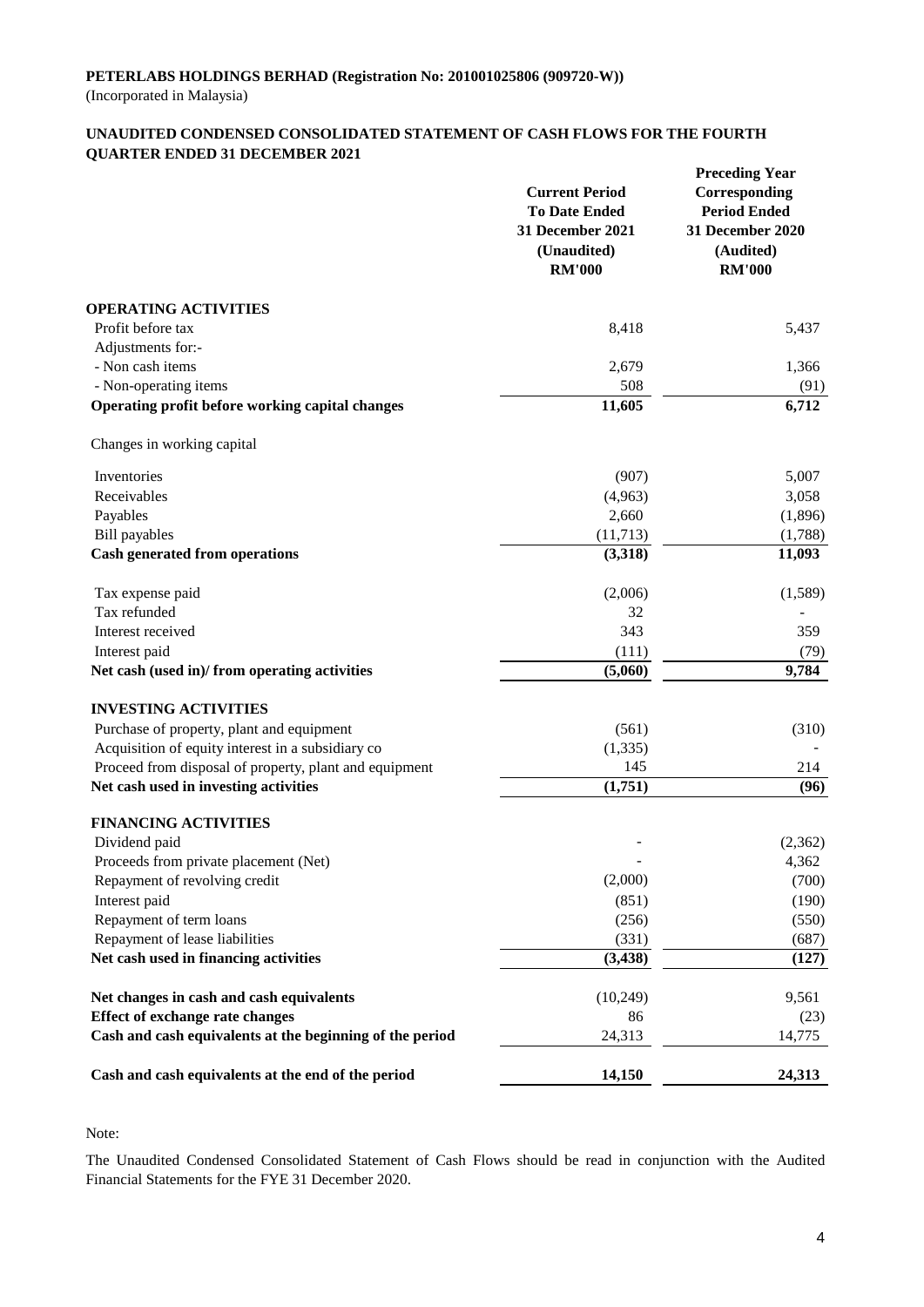# **QUARTERLY REPORT FOR THE FOURTH QUARTER ENDED 31 DECEMBER 2021**

### **NOTES TO THE INTERIM REPORT FOR THE FINANCIAL PERIOD ENDED 31 DECEMBER 2021**

### **A: EXPLANATORY NOTES PURSUANT TO THE MALAYSIAN FINANCIAL REPORTING STANDARDS 134 (MFRS 134): INTERIM FINANCIAL REPORTING**

### **A1. Basis of preparation**

The interim financial statements are unaudited and have been prepared in accordance with MFRS 134: Interim Financial Reporting and Appendix 9B of the ACE Market Listing Requirements ("ACE LR").

The interim financial statements should be read in conjunction with the Audited Financial Statements of the Group for the FYE 31 December 2020 and the accompanying explanatory notes attached to the interim financial report.

### **A2. Significant accounting policies**

Significant accounting policies adopted by the Group in these interim financial statements are consistent with those of the audited financial statements for the FYE 31 December 2020 except for the adoption of the following Amendments to MFRSs during the current financial period:

- Amendments to References to the Conceptual Framework in MFRS Standards
- Amendments to MFRS 3 Definition of a Business
- Amendments to MFRS 101 and MFRS 108 Definition of Material
- Amendments to MFRS 9, MFRS 139 and MFRS 7 Interest Rate Benchmark Reform
- Amendments to MFRS 16 Leases Covid-19 Related Rent Concessions

The adoption of these Amendments to MFRSs did not result in significant changes in the accounting policies of the Group and has no significant effect on these interim financial statements.

As at the date of authorisation of these interim financial statements, the following amendments to MFRSs which were in issue but not yet effective and have not been early adopted by the Group:

| <b>Amendments to MFRSs</b>                    |                                                                                             | <b>Effective for annual</b><br>periods beginning on or after |
|-----------------------------------------------|---------------------------------------------------------------------------------------------|--------------------------------------------------------------|
| Amendments to MFRS 3                          | Reference to the Conceptual<br>Framework                                                    | 1 January 2022                                               |
| Amendments to MFRS 116                        | Property, Plant and Equipment<br>Proceeds before Intended Use                               | 1 January 2022                                               |
| Amendments to MFRS 101                        | Classification of Liabilities as<br><b>Current or Non-current</b>                           | 1 January 2022                                               |
| Amendments to MFRS 101                        | Disclosure of Accounting Policies                                                           | 1 January 2023                                               |
| Amendments to MFRS 108                        | Definition of Accounting Estimates                                                          | 1 January 2023                                               |
| Amendments to MFRS 112<br><b>Income Taxes</b> | Deferred Tax related to Assets and<br>Liabilities arising from a Single<br>Transaction      | 1 January 2023                                               |
| Amendments to MFRS 10 and<br><b>MRFS 128</b>  | Sale or Contribution of Assets<br>between on Investor and its<br>Associate or Joint Venture | Yet to be confirmed                                          |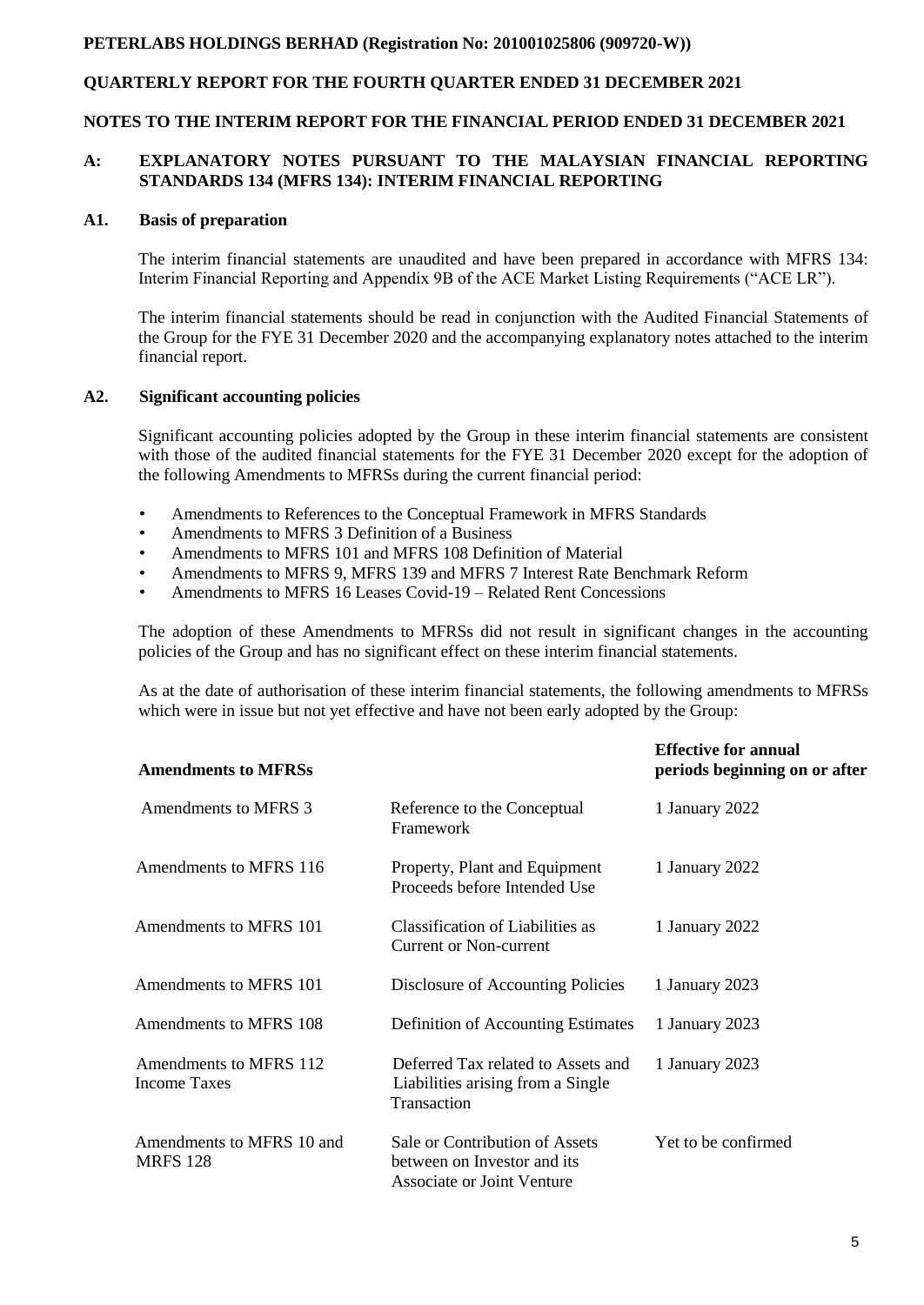# **QUARTERLY REPORT FOR THE FOURTH QUARTER ENDED 31 DECEMBER 2021 (CONT'D)**

# **NOTES TO THE INTERIM REPORT FOR THE FINANCIAL PERIOD ENDED 31 DECEMBER 2021 (CONT'D)**

## **A2. Significant accounting policies (Cont'd)**

The adoption of these amendments to MFRSs are not expected to have any material financial impact on the financial statements of the Group in the period of initial application.

# **A3. Auditors' report**

There was no qualification on the Audited Financial Statements of the Group for the FYE 31 December 2020.

# **A4. Seasonal or cyclical factors**

The operations of the Group were not significantly affected by seasonal or cyclical factors during the current financial quarter under review and current period-to-date.

# **A5. Items of unusual nature and amount**

There were no unusual items affecting assets, liabilities, equity, net income or cash flows of the Group that were unusual because of their nature, size or incidence for the quarter under review and current period-todate.

# **A6. Material changes in estimates**

There were no changes in estimates that had a material effect in the current quarter and period-to-date results.

### **A7. Profit for the period**

Profit for the current quarter and period-to-date ended 31 December 2021 is arrived at after charging / (crediting), amongst other items, the following:

|                                                   | <b>Ouarter Ended</b> | <b>Period To Date</b><br><b>Ended</b> |
|---------------------------------------------------|----------------------|---------------------------------------|
|                                                   | 31.12.2021           | 31.12.2021                            |
|                                                   | <b>RM'000</b>        | <b>RM'000</b>                         |
| Other income including investment income          | (305)                | (1,398)                               |
| Interest income                                   | (37)                 | (343)                                 |
| Expected credit losses on trade receivables (net) | (84)                 | 70                                    |
| Gain on disposal of property, plant and equipment | (61)                 | (77)                                  |
| Reversal of inventories written down              |                      | (3)                                   |
| Interest expense                                  | 141                  | 852                                   |
| Depreciation                                      | 494                  | 2,200                                 |
| Net realised foreign exchange loss                | 9                    | 246                                   |
| Net unrealised foreign exchange gain              | (8)                  | (100)                                 |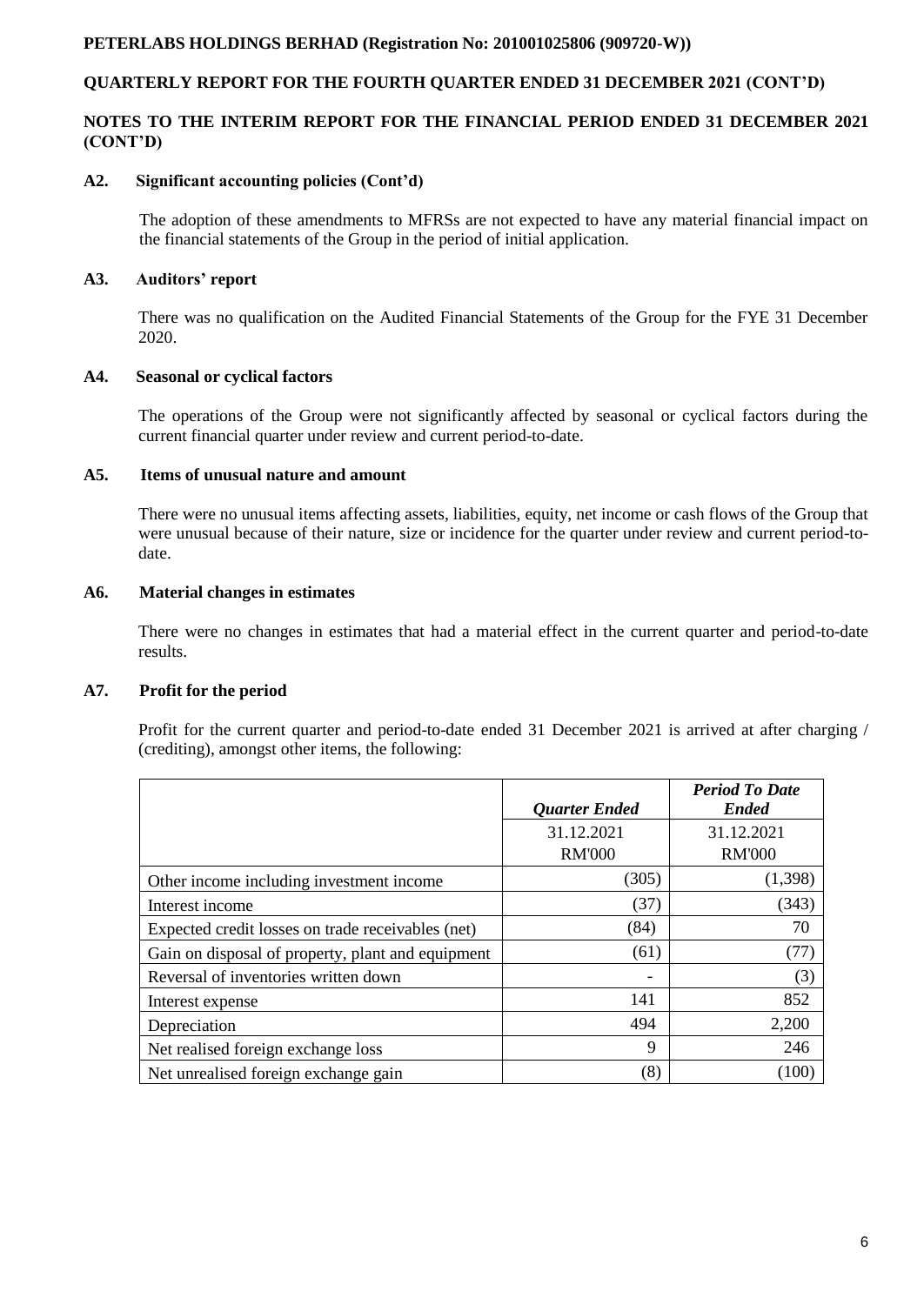# **QUARTERLY REPORT FOR THE FOURTH QUARTER ENDED 31 DECEMBER 2021 (CONT'D)**

# **NOTES TO THE INTERIM REPORT FOR THE FINANCIAL PERIOD ENDED 31 DECEMBER 2021 (CONT'D)**

# **A8. Segmental information**

The Group is organised into the following operating segments:

- a) Trading
- b) Manufacturing

| <b>Quarter ended</b><br>31 December 2021 | <b>Trading</b><br><b>RM'000</b> | <b>Manufacturing</b><br><b>RM'000</b> | <b>Eliminations</b><br><b>RM'000</b> | <b>Consolidated</b><br><b>RM'000</b> |
|------------------------------------------|---------------------------------|---------------------------------------|--------------------------------------|--------------------------------------|
| <b>Revenue from</b>                      |                                 |                                       |                                      |                                      |
| <b>External customers</b>                | 40,196                          | 1,057                                 |                                      | 41,253                               |
| Inter-segment revenue                    | 1,300                           | 6,473                                 | (7, 773)                             |                                      |
| <b>Total revenue</b>                     | 41,496                          | 7,530                                 | (7, 773)                             | 41,253                               |
| <b>Profit before tax</b>                 | 2,329                           | 524                                   |                                      | 2,853                                |
| Tax expense                              |                                 |                                       |                                      | (975)                                |
| <b>Profit for the period</b>             |                                 |                                       |                                      | 1,878                                |

| <b>Period to Date ended</b><br><b>31 December 20121</b> | <b>Trading</b><br><b>RM'000</b> | <b>Manufacturing</b><br><b>RM'000</b> | <b>Eliminations</b><br><b>RM'000</b> | <b>Consolidated</b><br><b>RM'000</b> |
|---------------------------------------------------------|---------------------------------|---------------------------------------|--------------------------------------|--------------------------------------|
| <b>Revenue from</b>                                     |                                 |                                       |                                      |                                      |
| External customers                                      | 178,482                         | 4,703                                 |                                      | 183,185                              |
| Inter-segment revenue                                   | 4,496                           | 25,754                                | (30,250)                             |                                      |
| <b>Total revenue</b>                                    | 182,978                         | 30,457                                | (30,250)                             | 183,185                              |
| <b>Profit before tax</b>                                | 6,461                           | 1,957                                 |                                      | 8,418                                |
| Tax expense                                             |                                 |                                       |                                      | (2,411)                              |
| <b>Profit for the period</b>                            |                                 |                                       |                                      | 6,007                                |

### **A9. Valuation of property, plant and equipment**

There was no valuation of the property, plant and equipment in the current quarter under review.

### **A10. Capital commitments**

There was no capital commitment as at date of this announcement.

# **A11. Material subsequent events**

There were no material events subsequent to the reporting date up to the date of this report.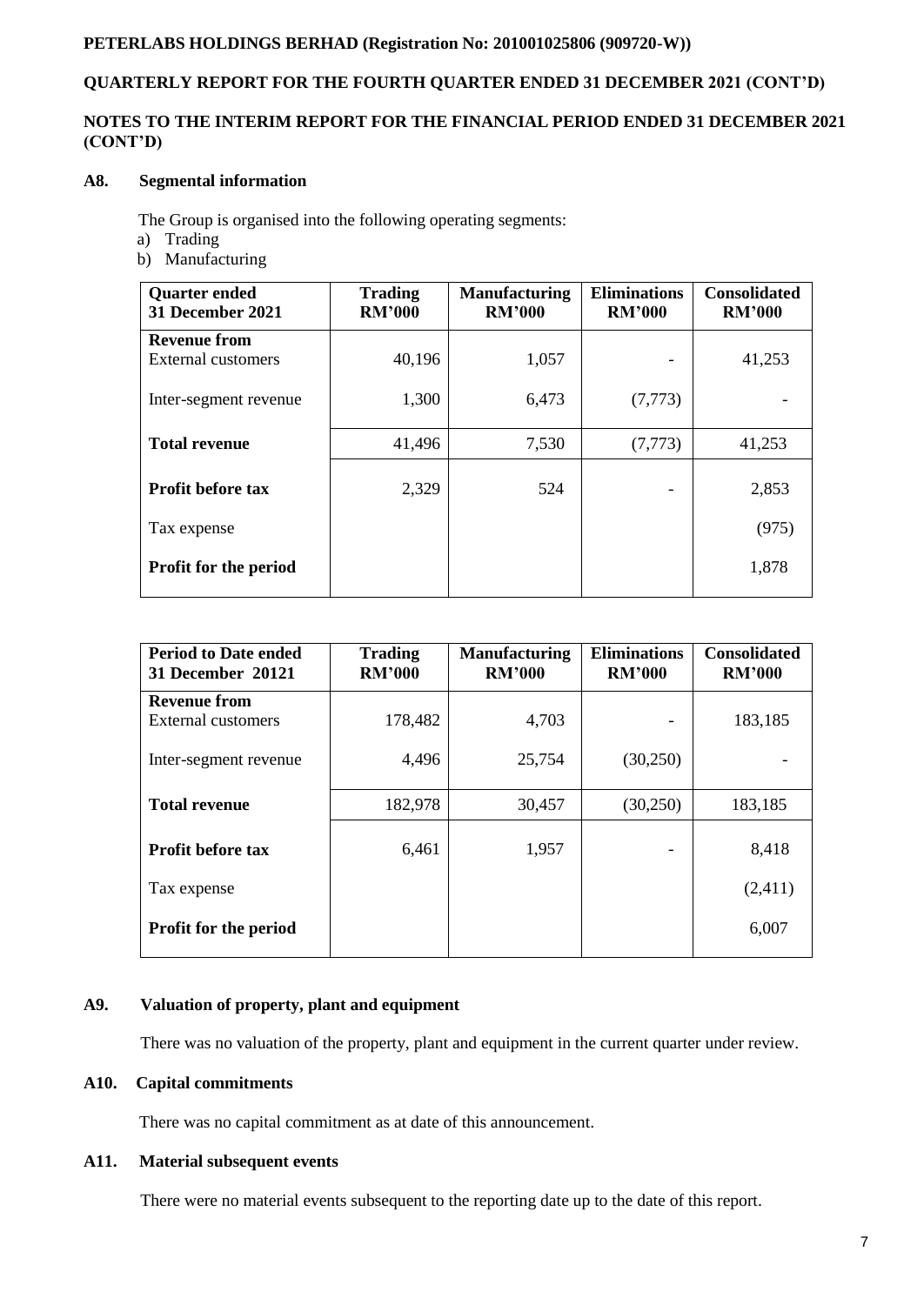# **QUARTERLY REPORT FOR THE FOURTH QUARTER ENDED 31 DECEMBER 2021 (CONT'D)**

# **NOTES TO THE INTERIM REPORT FOR THE FINANCIAL PERIOD ENDED 31 DECEMBER 2021 (CONT'D)**

### **A12. Changes in composition of the Group**

 1 January 2021, our Group has acquired 60% equity interest in Thye On Tong Trading Sdn bhd ("TOT"), TOT was incorporated on 31 December 1979 in Malaysia as a private limited company under the Companies Act, 1965.

# **A13. Contingent liabilities or contingent assets**

|                                                                                                                     | Company                    |                            |  |
|---------------------------------------------------------------------------------------------------------------------|----------------------------|----------------------------|--|
| Corporate guarantee given by the Company to financial<br>institutions for credit facilities granted to Subsidiaries | As at 31/12/2021<br>RM'000 | As at 31/12/2020<br>RM'000 |  |
| Utilised<br>$\blacksquare$                                                                                          | 15,521                     | 3,769                      |  |
| Limit<br>$\overline{\phantom{a}}$                                                                                   | 44,253                     | 21,897                     |  |

### **A14. Significant related party transactions**

Save as disclosed in the Audited Financial Statements for the FYE 31 December 2020, there were no other significant related party transactions for the current quarter under review.

### **A15. Issuances, cancellations, repurchase, resale and repayment of debt and equity**

There were no issuance or repayment of debt and equity securities, share buy-back, share cancellations, share held as treasury shares and resale of treasury shares during the quarter and financial period under review.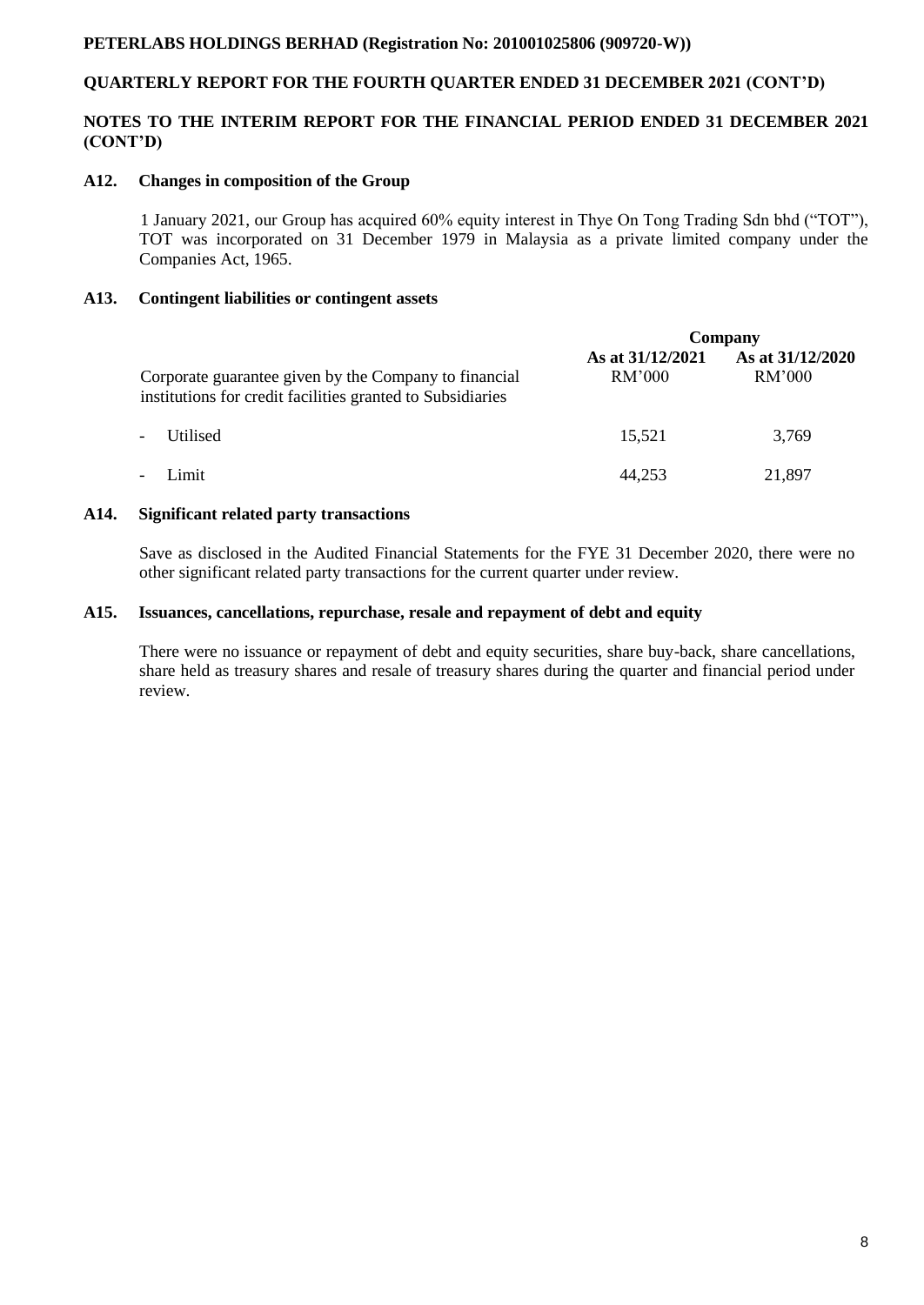# **QUARTERLY REPORT FOR THE FOURTH QUARTER ENDED 31 DECEMBER 2021 (CONT'D)**

# **B: ADDITIONAL INFORMATION PURSUANT TO THE ACE LR**

#### **B1. Review of performance**

|                                     | 40FY21        | 40FY20        | Variance | FY2021        | FY2020        | Variance |
|-------------------------------------|---------------|---------------|----------|---------------|---------------|----------|
|                                     | <b>RM'000</b> | <b>RM'000</b> | %        | <b>RM'000</b> | <b>RM'000</b> | %        |
| Revenue                             | 41,253        | 18,972        | 117.44%  | 183,185       | 80,026        | 128.91%  |
| <b>Operating Profit</b>             | 2,994         | 1,187         | 152.23%  | 9,270         | 5,706         | 62.46%   |
| Profit Before Interest And Tax      | 2,994         | 1,187         | 152.23%  | 9,270         | 5,706         | 62.46%   |
| Profit Before Tax                   | 2,853         | 1,143         | 149.61%  | 8,418         | 5,437         | 54.83%   |
| Profit After Tax                    | 1,878         | 985           | 90.66%   | 6,007         | 3,888         | 54.50%   |
| Profit Attributable to Ordinary     |               |               |          |               |               |          |
| <b>Equity Holders Of The Parent</b> | 1,702         | 985           | 72.79%   | 5,481         | 3,888         | 40.97%   |

The Group registered RM41.253 million revenue for the current quarter which represents increase of RM22.281 million or 117.44% as compared to the revenue of RM18.972 million in the previous period's corresponding quarter. The Group registered profit before tax of RM2.853 million for the quarter under review which represents increase of RM1.710 million or 149.61% as compared to the Group's profit before tax of RM1.143 million reported in the previous period's corresponding quarter. Profit before tax increased due to increase in revenue from the subsidiary but also the revenue generated from new entered subsidiary.

For the current quarter, trading segment registered revenue of RM40.196 million from the external customers and RM1.300 million from inter-company transactions and reported profit before tax of RM2.329 million for the quarter under review. In the previous period's corresponding quarter, the group achieved revenue of RM18.714 million from the external customers and RM1.104 million from intercompany transactions and reported profit before tax of RM0.860 million for the trading segment. The increase in profit before tax for the trading segment for the current quarter was mainly due to higher revenue achieved.

The manufacturing segment registered revenue of RM1.057 million from the external customers and RM6.473 million from inter-company transactions and reported profit before tax of RM0.524 million for the quarter under review. In the previous period's corresponding quarter, the Group achieved revenue of RM0.258 million from external customers and RM6.738 million from inter-company transactions and reported profit before tax of RM0.327 million for the manufacturing segment. The increase in profit before tax for the manufacturing segment for the current quarter was mainly due to higher gross profit margin achieved coupled with lower operating expenses incurred.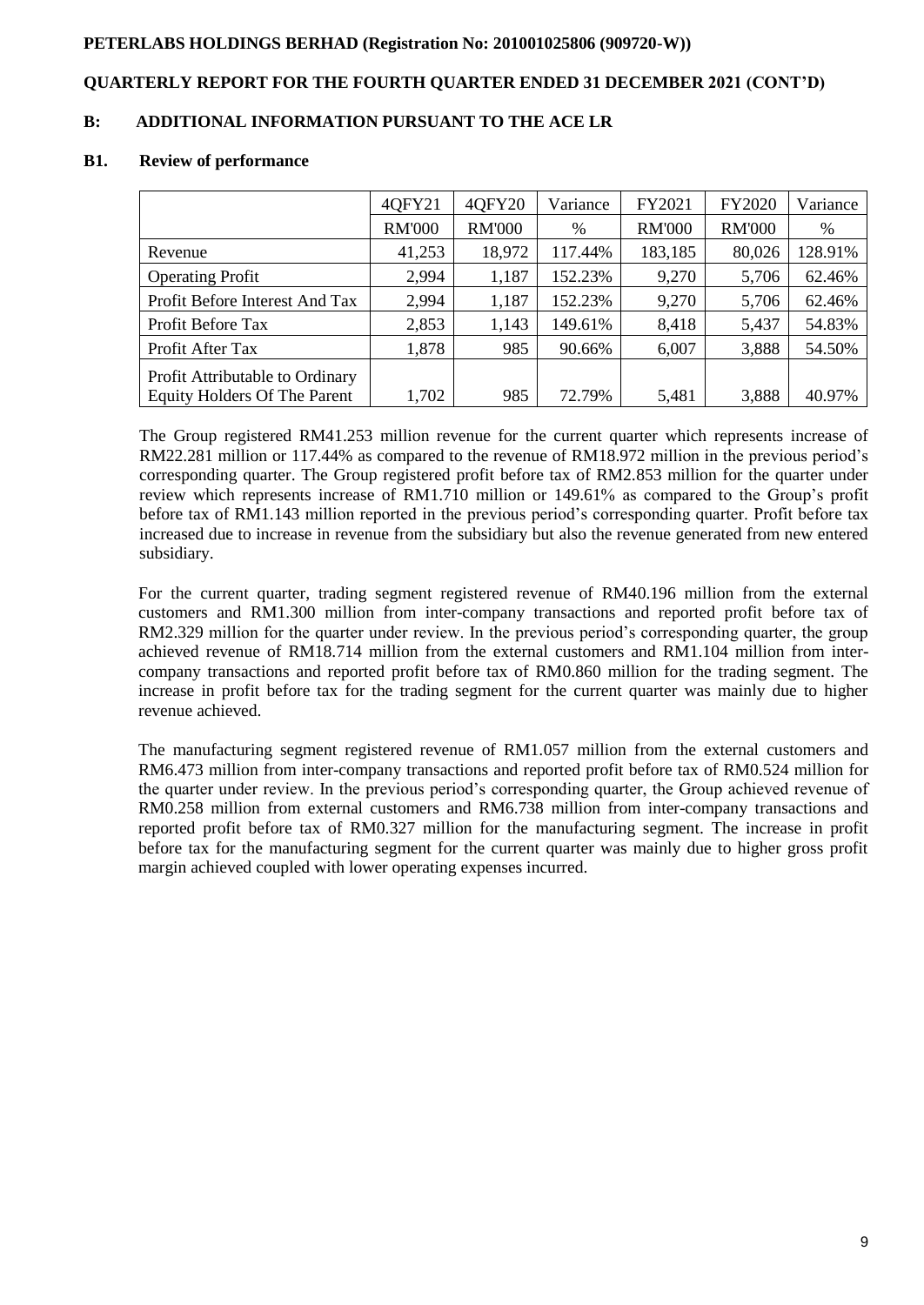# **QUARTERLY REPORT FOR THE FOURTH QUARTER ENDED 31 DECEMBER 2021 (CONT'D)**

### **B2. Material changes in the current quarter's results compared to the results of the immediate preceding quarter**

|                                                                 | 4QFY21        | 3QFY21        | Variance   |
|-----------------------------------------------------------------|---------------|---------------|------------|
|                                                                 | <b>RM'000</b> | <b>RM'000</b> | %          |
| Revenue                                                         | 41,253        | 46,608        | $-11.49\%$ |
| <b>Operating Profit</b>                                         | 2,994         | 2,445         | 22.45%     |
| Profit Before Interest And Tax                                  | 2,994         | 2,445         | 22.45%     |
| Profit Before Tax                                               | 2,853         | 2,254         | 26.57%     |
| Profit After Tax                                                | 1,878         | 1,628         | 15.36%     |
| Profit Attributable to Ordinary Equity Holders Of<br>The Parent | 1,702         | 1,547         | 10.02%     |

For the quarter under review, the Group registered decrease of 11.49% from RM46.608 million to RM41.253 million and increase in profit before tax of 26.57% from RM2.254 million to RM2.853 million as compared to preceding quarter ended 30 September 2021. The increase in profit before tax was mainly attributable to lower operation expenses incurred coupled with higher gross profit margin achieved. For the current quarter, trading segment achieved revenue of RM40.196 million and profit before tax of RM2.329 million as compared to revenue of RM45.441 million and profit before tax of RM1.701 million in the previous quarter, whilst the manufacturing segment achieved revenue of RM1.057 million and reported profit before tax of RM0.524 million as compared to revenue of RM1.167 million and profit before tax of RM0.553 million in the previous quarter.

# **B3. Prospects**

Recoverability of Malaysia's overall economy in 2022 is anticipated, riding on the positive momentum of the country's high vaccination coverage and the on-going effort in booster shot rollout. Whilst the Board foresee that the market will still be influenced by the Covid-19 development, the Board opine that the Group's effort in maintaining the business performance would continue to be challenging.

The Group will continue to focus on the health and safety of its employees and customers alike while ensuring the sustainability of its operations in the short-term as well as the long-term.

The established business and positive historical financial performance of new subsidiary, Thye On Tong Trading Sdn Bhd (TOT), the Board expects that TOT will be continuous to contribute positively to the future earnings of the PLABS Group.

### **B4. Profit forecast**

No profit forecast has been issued by the Group previously in any public document.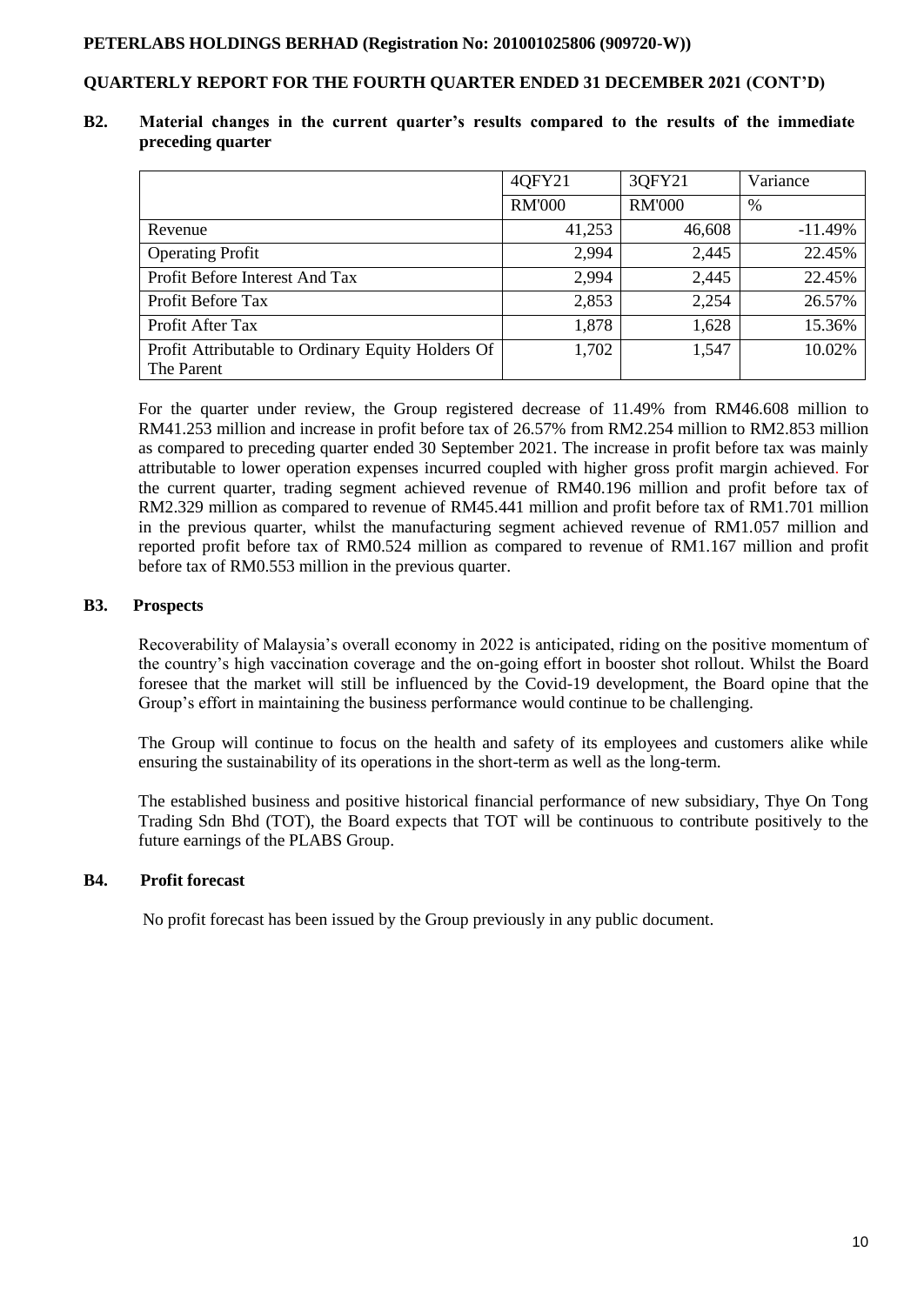# **QUARTERLY REPORT FOR THE FOURTH QUARTER ENDED 31 DECEMBER 2021 (CONT'D)**

### **B5. Tax expense**

|                                     | <b>Current quarter ended</b><br>31.12.2021<br><b>RM'000</b> | Current period-to-date<br>31.12.2021<br><b>RM'000</b> |
|-------------------------------------|-------------------------------------------------------------|-------------------------------------------------------|
| Income tax                          |                                                             |                                                       |
| -Current period                     | 732                                                         | 2,051                                                 |
| -Under provision in previous period | $-15$                                                       | $-15$                                                 |
| -Deferred taxation                  | 258                                                         | 375                                                   |
|                                     | 975                                                         | 2,411                                                 |

 The Group's effective tax rate for the current quarter is higher than the statutory rate mainly due to certain expenses not deductible for tax purposes.

### **B6. Profit from sale of unquoted investments and/or properties**

There was no disposal of unquoted investments or properties for the current quarter under review.

# **B7. Quoted securities**

There was no acquisition and/or disposal of quoted securities for the current quarter under review.

# **B8. Status of corporate proposals**

There were no corporate proposals announced but not completed as at the date of this report:

### **B9. Group borrowings and debts securities**

The Group's borrowings as at 31 December 2021 were as follows:

|                               | Secured<br><b>RM'000</b> | <b>Unsecured</b><br><b>RM'000</b> | <b>Total</b><br><b>RM'000</b> |
|-------------------------------|--------------------------|-----------------------------------|-------------------------------|
| <b>Short term borrowings:</b> |                          |                                   |                               |
| Lease liabilities - (Finance) |                          | 281                               | 281                           |
| <b>Bank borrowings</b>        | 14,249                   |                                   | 14,249                        |
| Total                         | 14,249                   | 281                               | 14,530                        |
|                               | Secured                  | Unsecured                         | Total                         |
|                               | <b>RM'000</b>            | <b>RM'000</b>                     | <b>RM'000</b>                 |
| Long term borrowings:         |                          |                                   |                               |
| Lease liabilities - (Finance) |                          | 381                               | 381                           |
| <b>Bank borrowings</b>        | 1.272                    |                                   | 1,272                         |

All the Group's borrowings are denominated in Ringgit Malaysia.

## **B10. Off balance sheet financial instruments**

The Group does not have any financial instruments with off-balance sheet risk as at the date of this quarterly report.